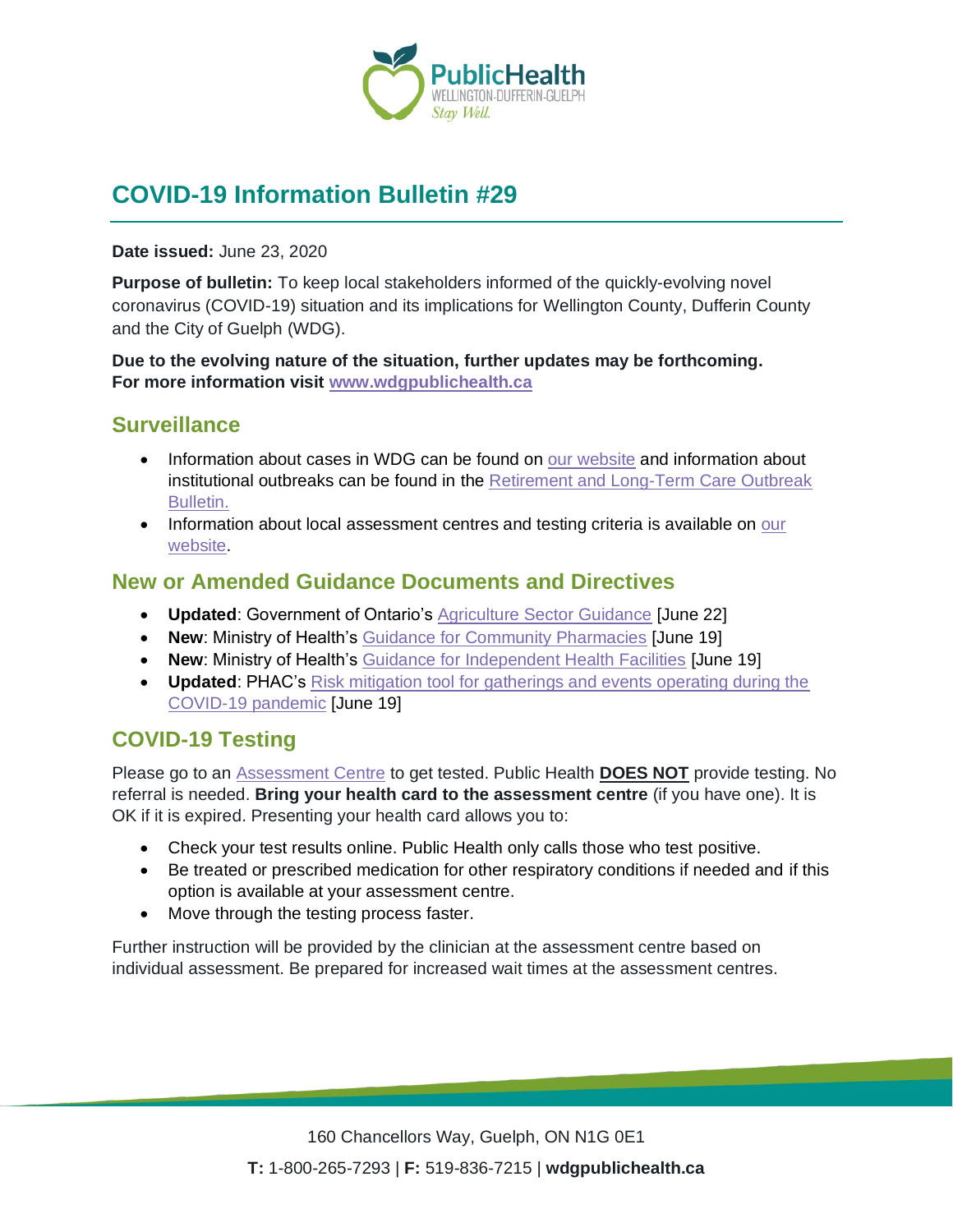

# **Ontario Prepares for Schools Re-Opening in September**

The Government of Ontario has released its safety plan, [Approach to Reopening Schools](https://www.ontario.ca/page/approach-reopening-schools-2020-2021-school-year?_ga=2.28402620.1801671137.1592915154-1123331746.1579028832) for [the 2020-21 School Year.](https://www.ontario.ca/page/approach-reopening-schools-2020-2021-school-year?_ga=2.28402620.1801671137.1592915154-1123331746.1579028832) School boards are being asked to plan for the following three scenarios that may need to be implemented in September depending on the province's COVID-19 situation at that time.

- 1. Normal school day routine with enhanced public health protocols.
- 2. Modified school day routine allowing for physical distancing and cohorts of students with a limit of 15 students per typical classroom and a single teacher for as much of the day as possible. This model would require alternate day or alternate week delivery to a segment of the class at one time.
- 3. At home learning in the case of school closure being extended or parents choosing not to send their children back to school.

School boards have been asked to prepare their own safety plans for the upcoming school year and submit them to the Ministry by August 4, 2020. More information about this announcement can be found [here.](https://news.ontario.ca/opo/en/2020/06/ontario-prepares-for-the-safe-reopening-of-schools.html)

# **Face Coverings Required for Commercial Businesses in WDG**

Dr. Nicola Mercer, Medical Officer of Health, has issued an order under Section 22 of the Health Protection and Promotion Act. A face covering is required for any customer, patron, employee or visitor when entering and while on the premises of any commercial establishment in the WDG region, effective 12:01 a.m. on June 12, 2020. The order will be in effect until rescinded. For more details on the order and frequently asked questions, [visit our website](https://www.wdgpublichealth.ca/your-health/covid-19-information-public/face-coverings-class-order-and-faqs) or contact our call centre at 519-822-2715 ext. 4020.

## **Guidelines for Reopening**

Don't forget to check out the ever-evolving updates about reopening on our website.

Quick Links:

- [General Workplaces and Businesses](https://www.wdgpublichealth.ca/your-health/covid-19-information-workplaces-and-living-spaces/workplaces-and-businesses)
- [Food Premises and Events](https://wdgpublichealth.ca/your-health/covid-19-information-workplaces-and-living-spaces/food-premises-and-events)
- [Child Care Providers](https://www.wdgpublichealth.ca/your-health/covid-19-information-workplaces-and-living-spaces/child-care-providers)
- [Summer Day Camps](https://www.wdgpublichealth.ca/your-health/covid-19-information-workplaces-and-living-spaces/summer-day-camp-providers)
- [Personal Service Settings](https://www.wdgpublichealth.ca/your-health/covid-19-information-workplaces-and-living-spaces/personal-service-settings)
- [Recreational Water Facilities](https://www.wdgpublichealth.ca/your-health/covid-19-information-workplaces-and-living-spaces/recreational-water-facilities)
- [Water Quality for Reopening Buildings](https://wdgpublichealth.ca/your-health/covid-19-information-workplaces-and-living-spaces/water-quality-reopening-buildings)
- [Sport and Recreation Settings](https://wdgpublichealth.ca/your-health/covid-19-information-workplaces-and-living-spaces/sport-and-recreation-settings)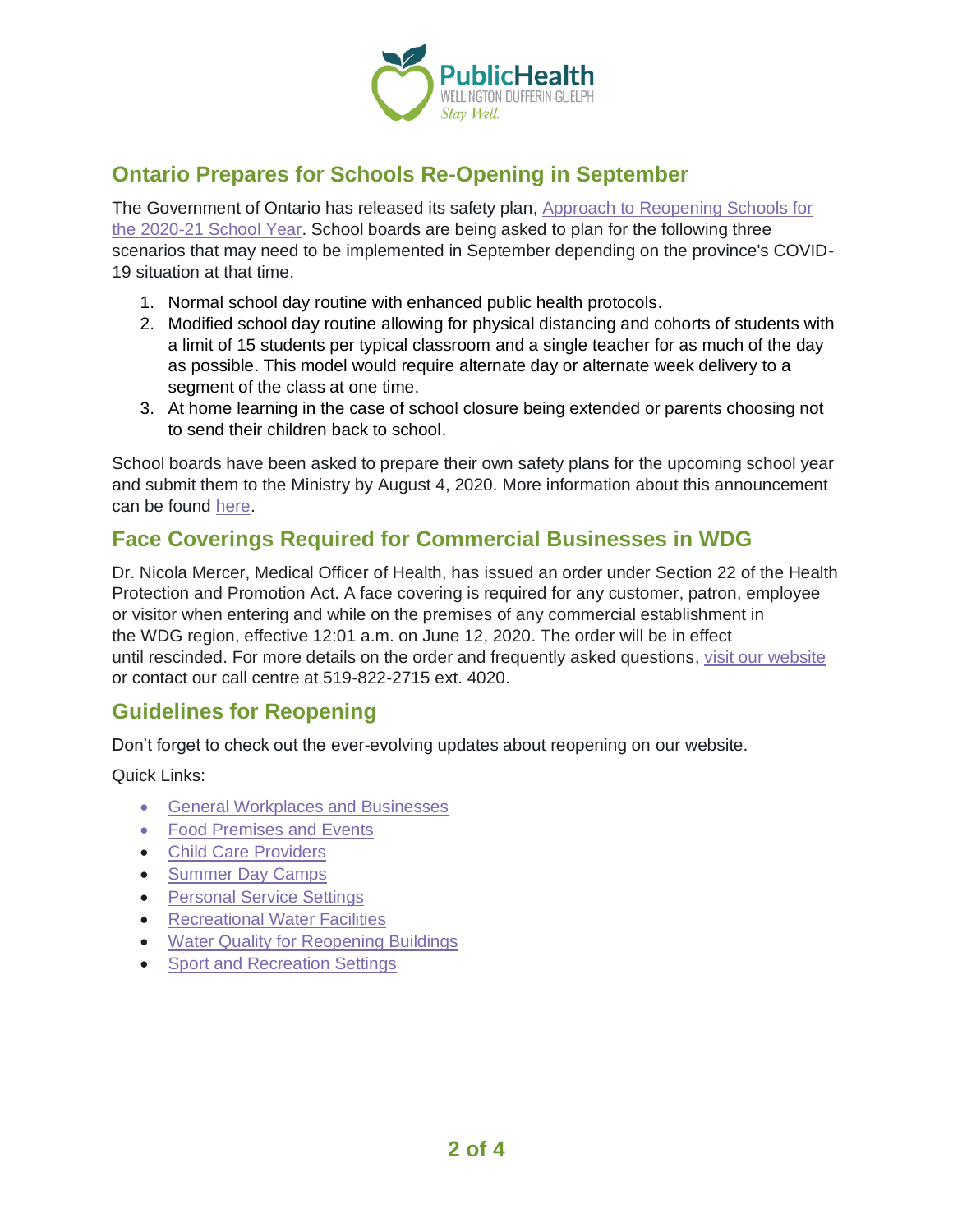



# **Physical Distancing Floor Decals**

- WDG Public Health has physical distancing floor decals available for community partners to use at their locations.
- If you would like decals, please contact Meghan Wiles via email at [meghan.wiles@wdgpublichealth.ca](https://wdgpublichealth.sharepoint.com/sites/IMS-NovelCoronavirus/Shared%20Documents/General/Communications/COVID-19/Stakeholders/COVID-19%20Information%20Bulletin/Bulletin%2018/meghan.wiles@wdgpublichealth.ca)

# **Health and Safety Sector-Specific Guidance**

Sector-specific guidelines and posters to help protect workers and the public from COVID-19 are available from the Government of Ontario. These [guidance documents](https://www.ontario.ca/page/resources-prevent-covid-19-workplace) are being posted and updated as they become available, so check back regularly.

### **Announcements and Changes to Services**

- On June 23, the [Government of Canada](https://www.canada.ca/en/employment-social-development/news/2020/06/the-government-of-canada-temporarily-extends-time-periods-given-to-employers-to-recall-employees-laid-off-due-to-the-covid-19-pandemic.html) announced changes to extend time periods for temporary layoffs due to the pandemic, to allow employers more time to recall laid-off employees. These changes do not apply to employees covered by a collective agreement that contain recall rights.
	- $\circ$  For employees laid off prior to March 31, 2020, the time period is extended by six months or to December 30, 2020, whichever occurs first.
	- $\circ$  For employees laid off between March 31, 2020, and September 30, 2020, the time period is extended until December 30, 2020, unless a later recall date was provided in a written notice at the time of the layoff.
- On June 22, the [Government of Ontario](https://news.ontario.ca/opo/en/2020/06/ontario-moving-toronto-and-peel-region-into-stage-2.html) announced that the city of Toronto and Peel Region will be moving into Stage 2 on June 24. Windsor-Essex will remain in Stage 1 and continue to be assessed on an ongoing basis.
- On June 19, the [Government of Ontario](https://news.ontario.ca/mirr/en/2020/06/ontario-supporting-indigenous-owned-businesses-during-covid-19.html) announced that they are providing up to \$10 million to Indigenous-owned small and medium sized businesses to help them with much needed capital as the province reopens the economy.
- On June 19, the [Government of Ontario](https://news.ontario.ca/edu/en/2020/06/ontario-makes-historic-investment-in-public-education.html) announced an investment of \$736 million more in public education for the 2020-21 school year, increasing the total to more than \$25.5 billion. Every school board in Ontario will receive a funding increase to ensure student safety and success.
- On June 19, the [Government of Canada](https://www.canada.ca/en/department-national-defence/news/2020/06/new-hazard-allowance-for-canadian-armed-forces-members-deployed-on-covid-19-frontlines.html) announced that the Exceptional Hazard Allowance has been amended to compensate Canadian Armed Forces members who are deployed in COVID-19 risk environments. Hundreds of Canadian Armed Forces members are currently deployed to long-term care facilities in Ontario and Quebec.
- On June 19, the [Government of Canada](https://www.canada.ca/en/natural-resources-canada/news/2020/06/investing-in-the-future-of-youth-with-green-jobs-in-the-natural-resources-sectors.html) announced \$15.8 million to create green jobs and training opportunities for Canadian youth in the fields of science, technology, engineering and math (STEM) in the energy, forestry, mining, earth sciences and clean